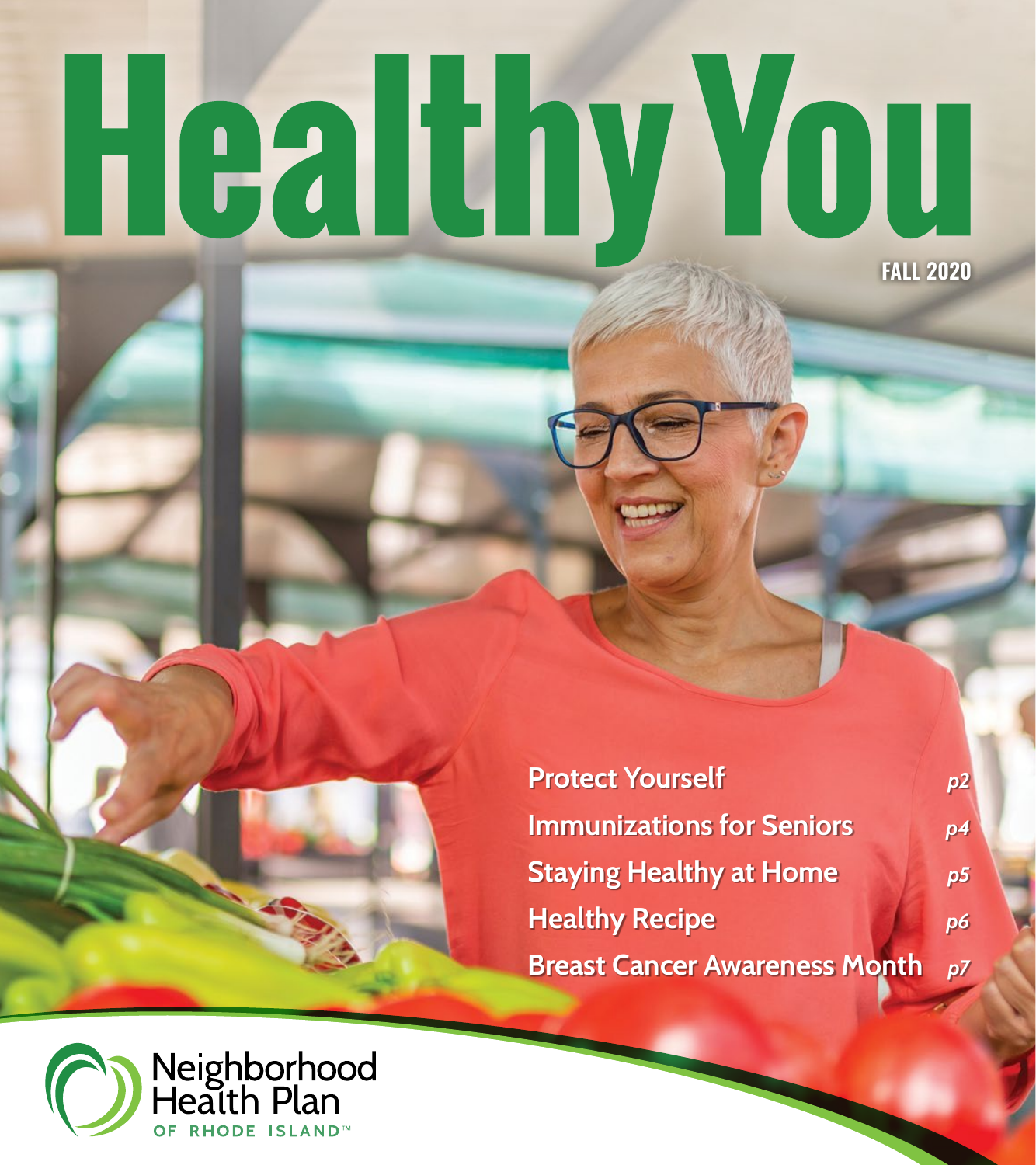

**PROTECT YOURSELF** from cold, flu and COVID-19 too

Cold and flu season is here, and COVID-19 is still in our community. There are many ways to protect yourself from germs and stay healthy all season long.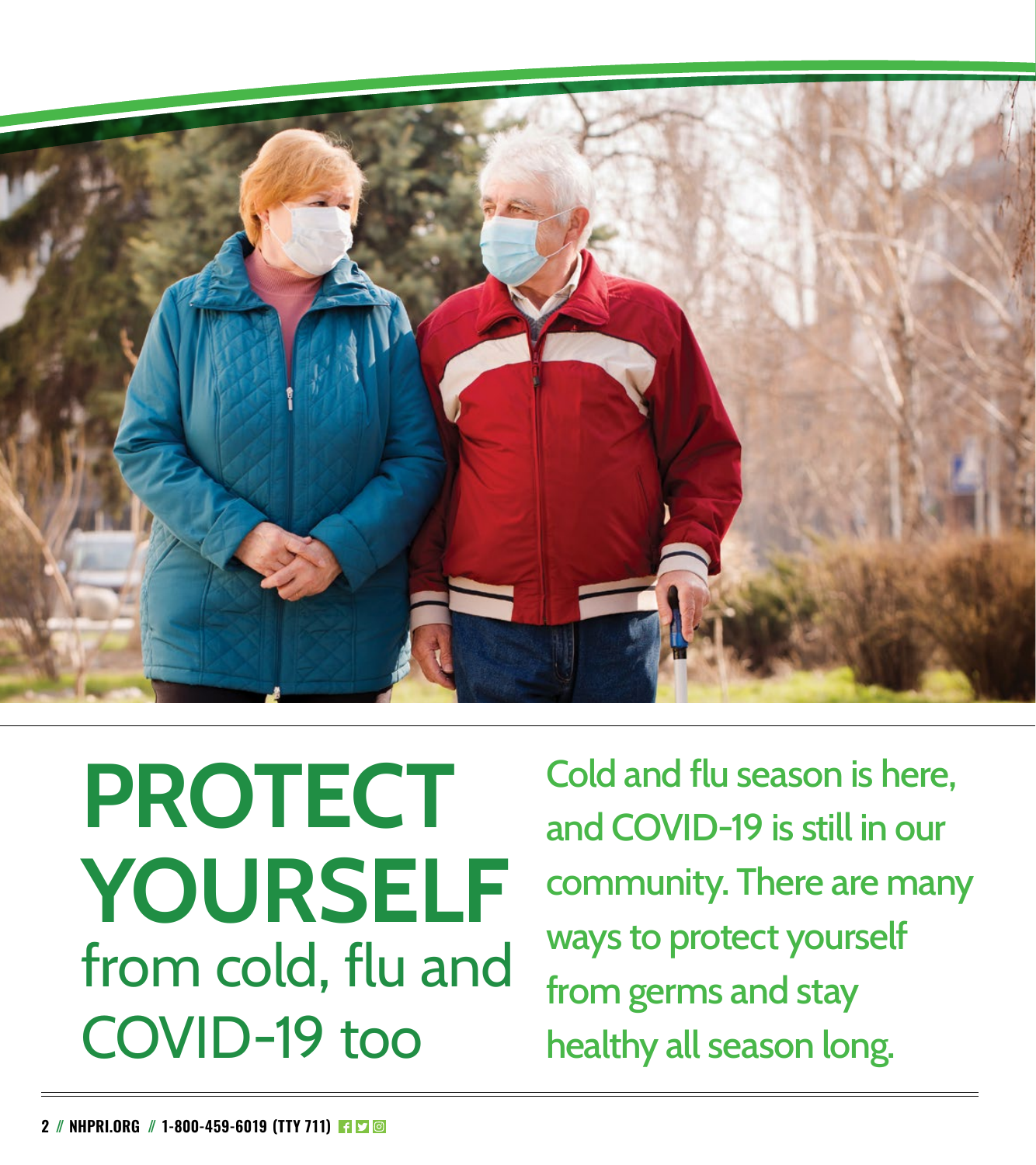

## **Get a flu shot.**

It's the most important thing you can do to prevent the flu.



# **Watch for symptoms.**

If you have a high fever, chills and a bad cough, call your provider.



# **Wash your hands.**

Washing with warm water and soap for at least 20 seconds is best.





### **Continue to social distance.**

Staying six feet apart while in public can help stop the spread of germs.



# **Clean often.**

Remembering to wipe down areas you use most, like desks, kitchens and bathrooms, helps stop the spread of germs.

# **Get rest.**

Our bodies need sleep. If you're feeling sick, take it slow and spend some time resting.



### **Eat healthy foods.**

Add more fruits, vegetables and whole grains to your diet.

**Talk to your provider if you aren't feeling well or have questions about your health.**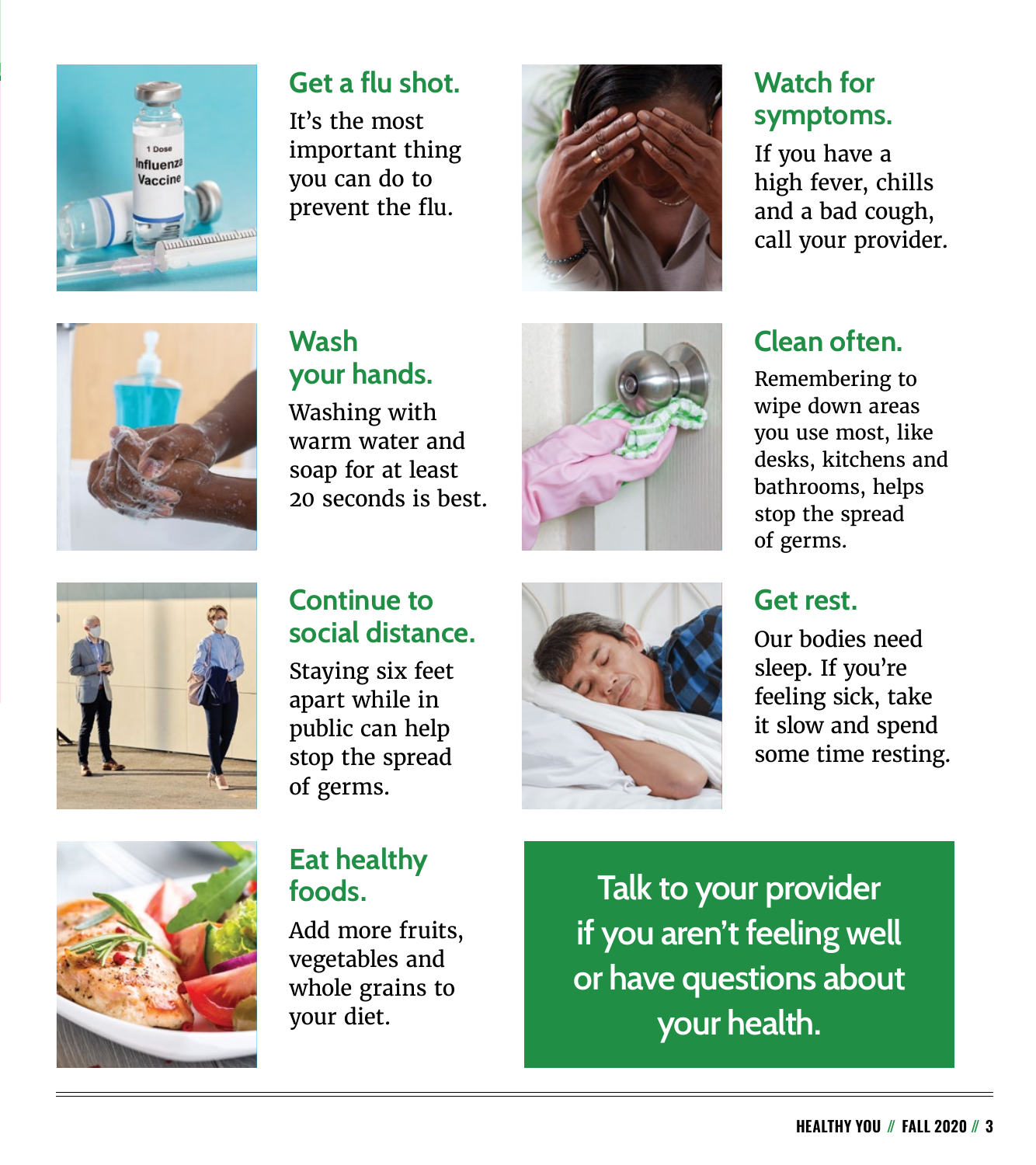

# We want our seniors to **BE WELL**

As you age, you're at risk for more serious complications from the flu. The flu vaccine can help prevent you from getting the flu. If you have any symptoms like fever, cough, sore throat, runny or stuffy nose, body aches or any other flu like symptoms; call your provider right away.

Neighborhood members can get a flu shot with no cost to you at your provider's office or at a pharmacy such as Walgreens or CVS. Learn more from the CDC: **<https://www.cdc.gov/flu/highrisk/65over.htm>**

For more information, contact Neighborhood Member Services at 1-844- 812-6896 (TTY 711), 8 am to 8 pm, Monday – Friday and 8 am to 12 pm on Saturday.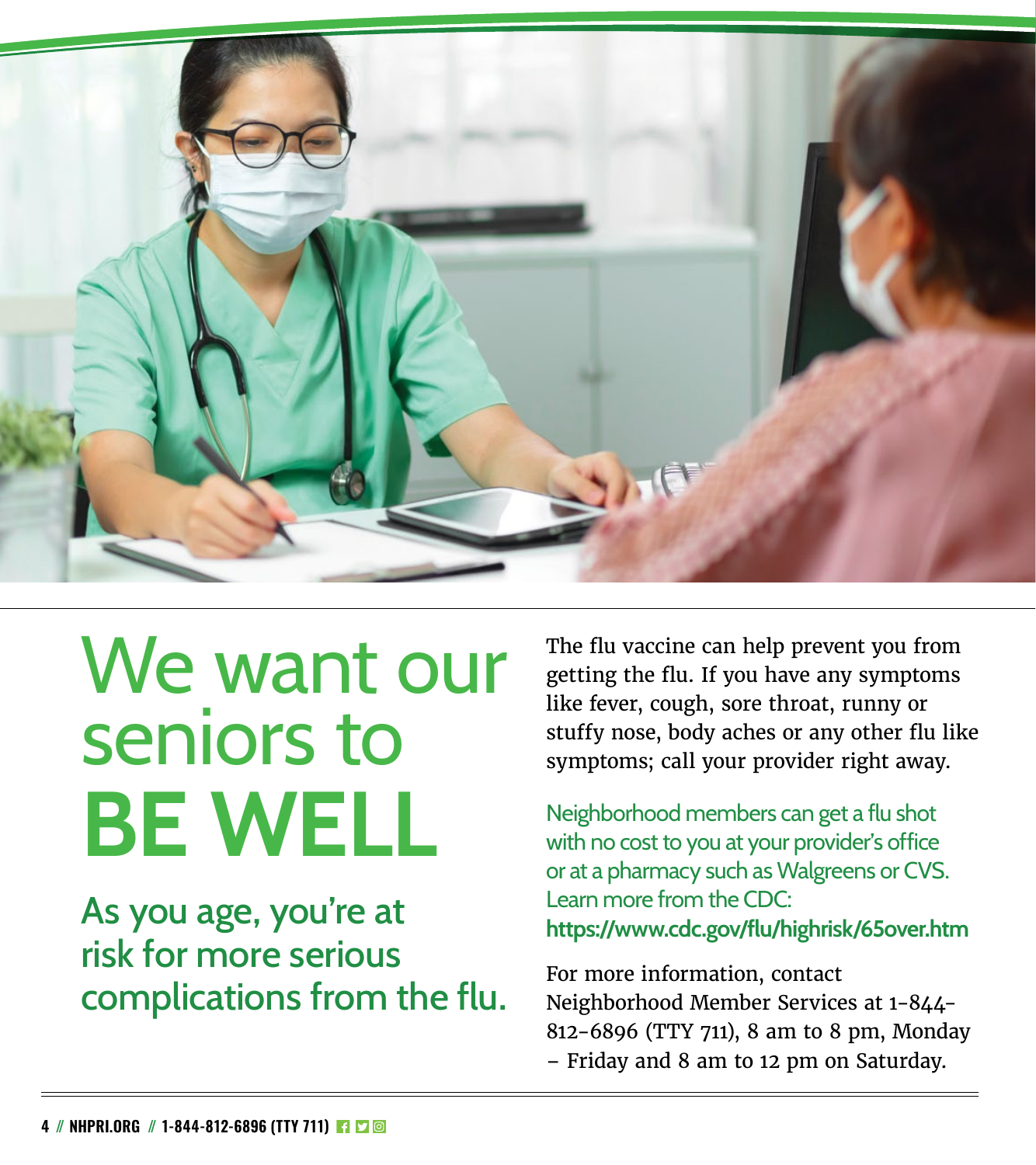# **STAYING HEALTHY**  at Home

Staying home can help stop the spread of illnesses such as the flu and COVID-19. Staying home does not mean you cannot stay active and well. Staying active and well can keep you healthy. Even small amounts of moderate activity can help keep you healthy and well.

### **Here are some ideas to move more at home:**

- **•** Take a walk outside
- **•** Turn up the radio and dance like no one's watching
- **•** Mop or vacuum to get your heart pumping
- **•** Work on your garden or yardwork

To learn more tips for staying healthy while stuck at home, visit the American Cancer Society website: **[https://www.cancer.org/](https://www.cancer.org/latest-news/tips-for-staying-healthy-while-stuck-at-home.html) [latest-news/tips-for-staying-healthy](https://www.cancer.org/latest-news/tips-for-staying-healthy-while-stuck-at-home.html)[while-stuck-at-home.html](https://www.cancer.org/latest-news/tips-for-staying-healthy-while-stuck-at-home.html)**

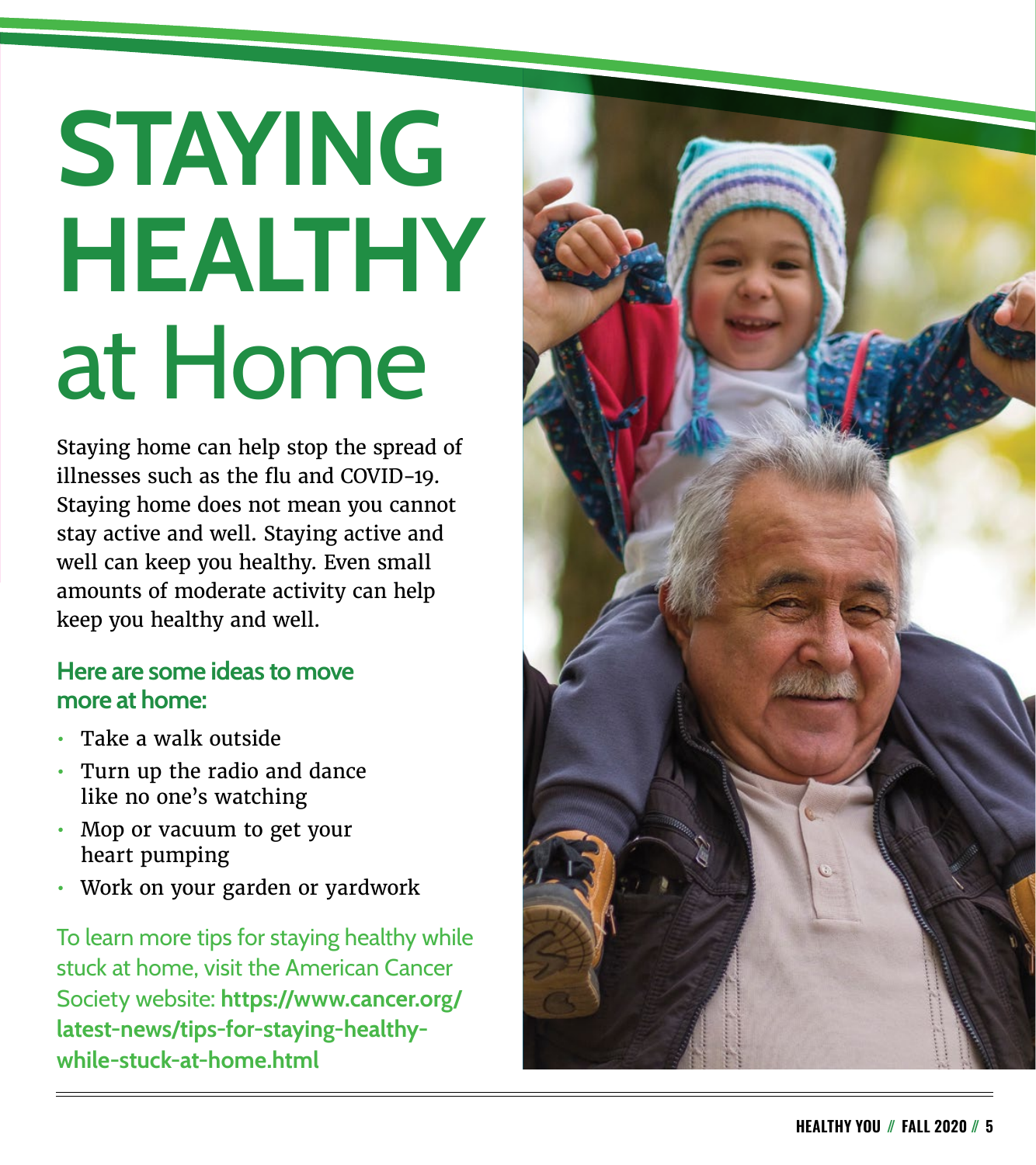# **Farmers Market SALSA**

This easy recipe for salsa uses fresh vegetables you can find in the store or at the farmers market. Serve with fresh vegetables or tortilla chips.



#### **Prep time:** 15 minutes **Cook time:** 0 minutes **Total time:** 15 minutes

#### **Ingredients**

- **•** 1/2 cup corn (canned and drained, frozen, or fresh cooked)
- **•** 1 can (15 ounces) black beans, drained and rinsed
- **•** 1 cup fresh diced tomatoes
- **•** 1/2 cup diced onion
- **•** 1/2 cup green pepper, seeded and diced (about 3/4 of a small pepper)
- **•** 2 tablespoons lime juice
- **•** 2 cloves garlic, finely chopped or 1/2 teaspoon garlic powder
- **•** 1/2 cup picante sauce

### **Directions**

- 1. Combine all ingredients in a large bowl. Chill until serving time.
- 2. Drain before serving.
- 3. Refrigerate leftovers within 2 hours.

Recipe sourced from: [https://medlineplus.gov/](https://medlineplus.gov/recipes/farmers-market-salsa/) [recipes/farmers-market-salsa/](https://medlineplus.gov/recipes/farmers-market-salsa/)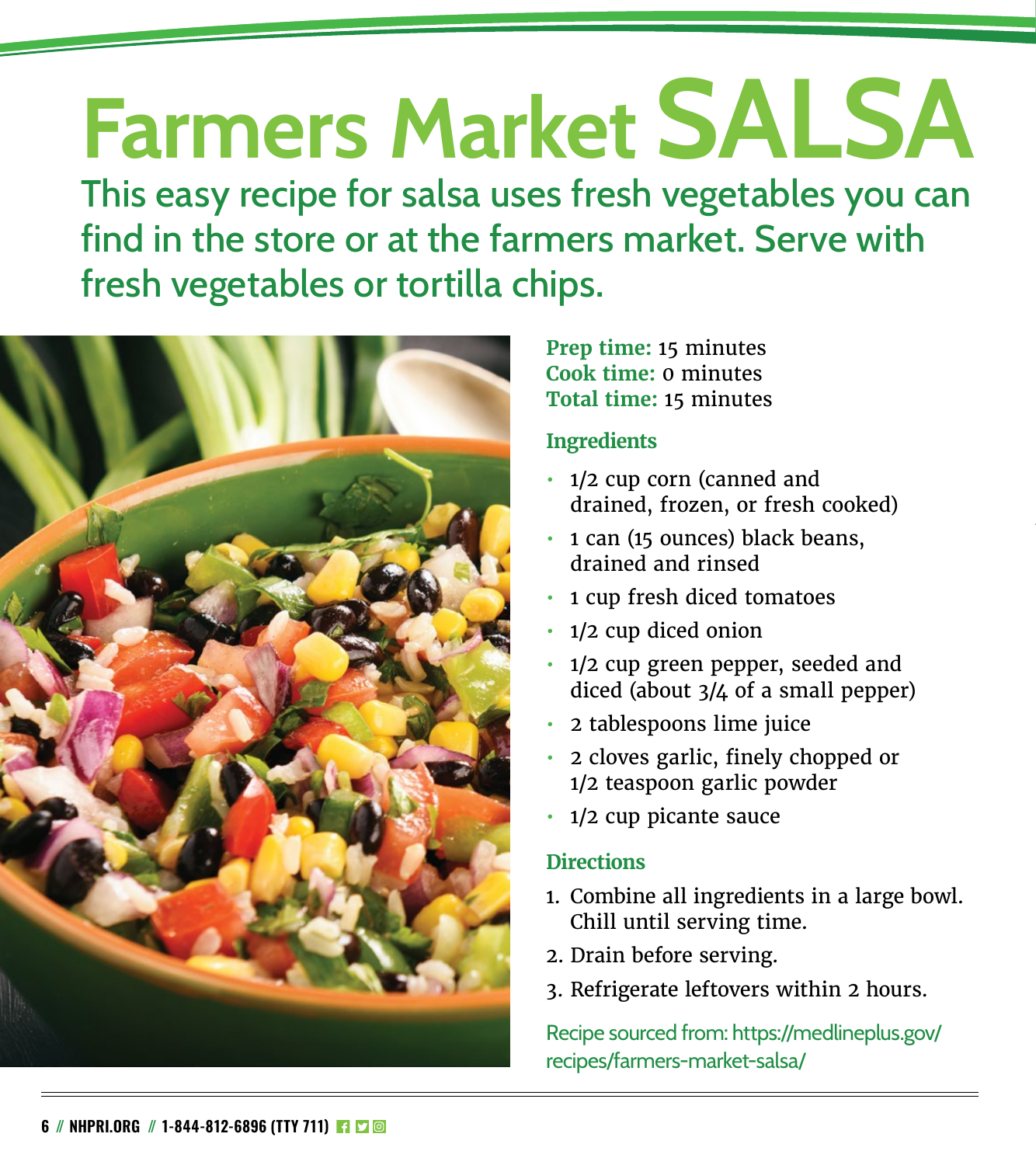

# October is **BREAST CANCER AWARENESS MONTH**

### **Breast cancer is cancer that forms in the cells of the breasts.**

It is one of the most common cancers diagnosed in women in the United States, according to the Mayo Clinic.

#### **There are many ways you can lower your risk of breast cancer:**

- **•** Get a mammogram. Mammograms are X-rays that can find breast cancer early.
- **•** Be active.
- **•** Eat healthy foods.
- **•** Don't use tobacco and drink less alcohol.
- **•** Know your family history.

Talk to your provider about breast cancer screenings at your next visit.